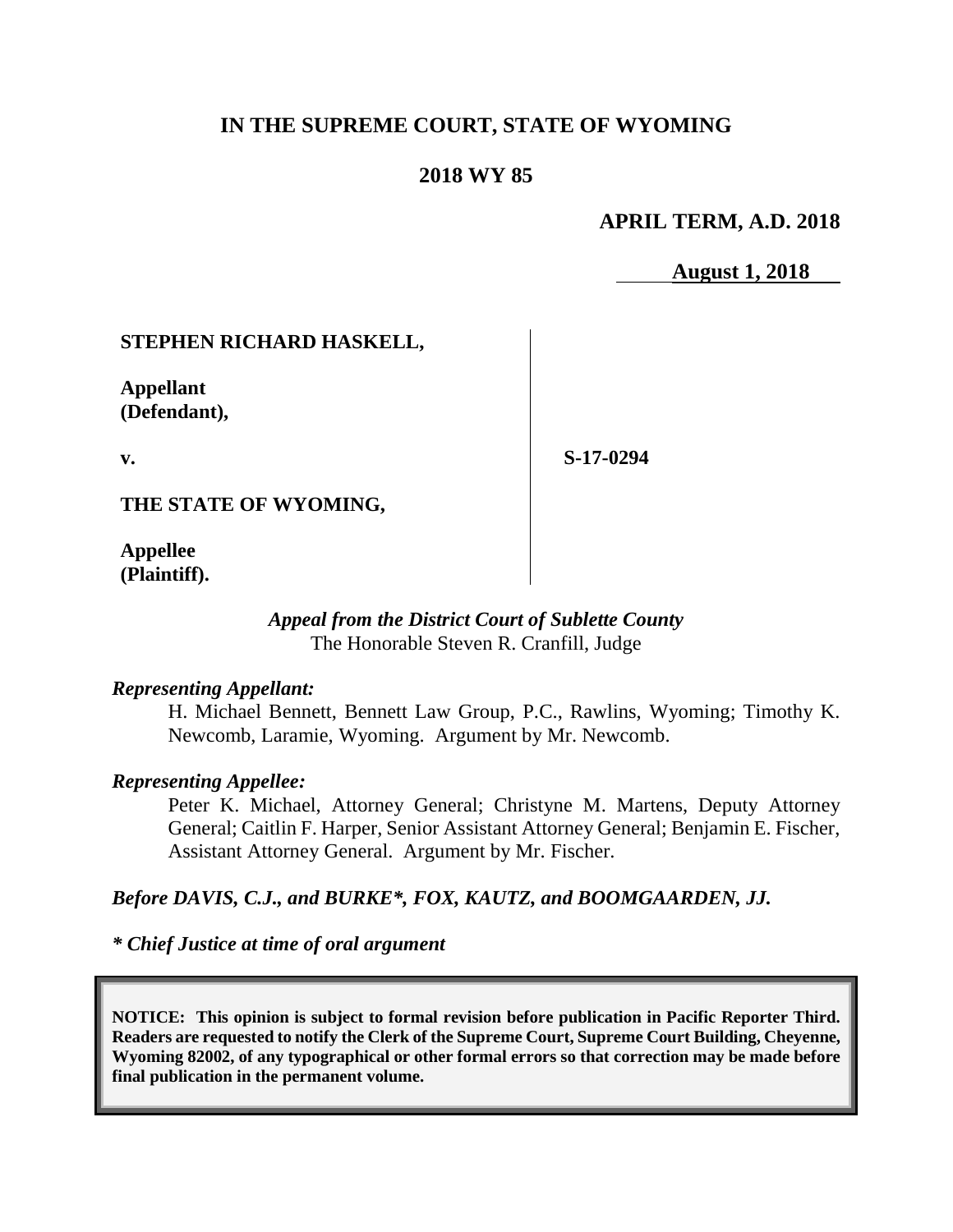#### **BOOMGAARDEN**, Justice.

[¶1] Appellant, Stephen Haskell, appeals his convictions for obtaining property by false pretenses, acting as a public officer before qualifying, submitting false claims with intent to defraud, and wrongfully taking or disposing of property. We reverse his conviction for obtaining property by false pretenses and affirm his remaining convictions.

#### *ISSUES*

[¶2] We phrase the issues on appeal as follows:

1. Was there sufficient evidence to support Mr. Haskell's felony conviction for obtaining property by false pretenses under Wyo. Stat. Ann.  $\S 6$ -3-407(a)(i)?

2. Did the trial court abuse its discretion when it did not instruct the jury that the elements of the crime of obtaining property by false pretenses included finding Mr. Haskell obtained both possession and title of Sublette County's property?

3. Was ordering uniform items a duty of the office of Sublette County Sheriff for the purposes of Mr. Haskell's conviction for performing the duties of a public officer before qualifying, in violation of Wyo. Stat. Ann. § 6-5-116?

4. Was the evidence sufficient to support a conviction for submitting a false claim with intent to defraud under Wyo. Stat. Ann. § 6-5-303(b)?

5. Did cumulative error deprive Mr. Haskell of a fair trial?

#### *FACTS*

[¶3] Stephen Haskell won the August 2014 primary election for Sublette County Sheriff on a platform that included purchasing new uniforms for the sheriff's office. He became the sheriff-elect after the general election in early November and began preparing to take office. His preparations included a meeting in late November with two of the sitting county commissioners. The three men discussed the sheriff-elect's plans, including purchasing new uniforms, but the commissioners did not explicitly or implicitly authorize Mr. Haskell to order any uniforms.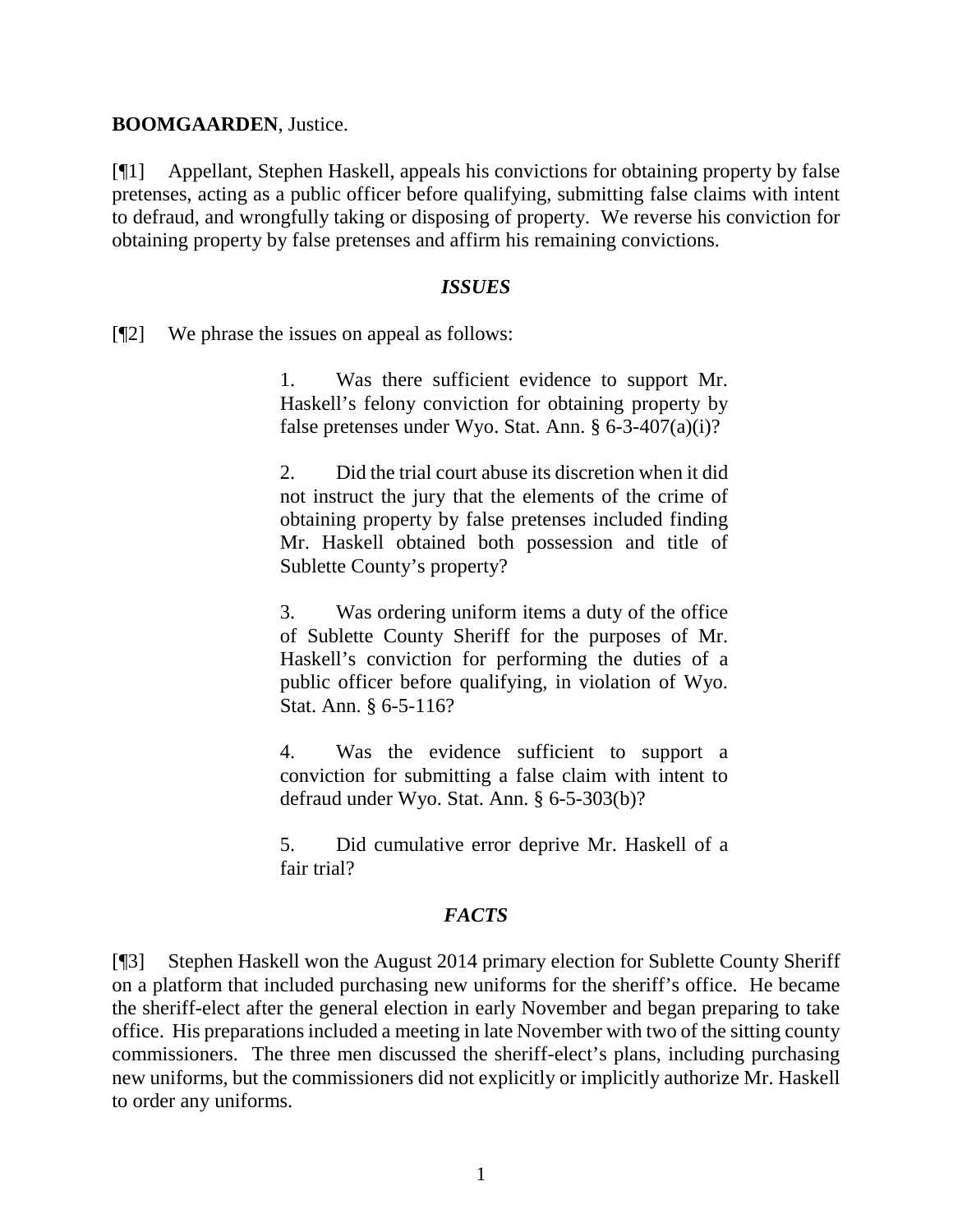[¶4] Nevertheless, without first consulting with the sitting sheriff or seeking formal approval from the board of county commissioners, Mr. Haskell set out to order new uniforms and related items, such as patches and badges. He wanted the uniforms for himself and the future members of his command staff to be ready to wear by January 5, 2015, the date of his swearing-in ceremony. He personally placed orders with two companies the sheriff's office had done business with in the past. However, he placed the orders in name of the sheriff's office and did not personally pay for the ordered items. Witnesses from one of the companies later testified they were concerned the orders came prior to Mr. Haskell taking office and did not come from the sheriff's office staff the company normally worked with.

[¶5] On January 5, 2015, Mr. Haskell and his new command staff arrived at the ceremony wearing new uniforms. County officials and employees at the ceremony took notice. At their meeting the following day, the commissioners criticized Mr. Haskell for ordering the uniforms before he had been sworn in. Some of the items Mr. Haskell ordered had not arrived before the swearing-in ceremony, but Mr. Haskell told the commissioners the only items he ordered were what he and his command staff wore at the ceremony. The value of those items was reportedly around \$900. Mr. Haskell told the commissioners he would pay for those items.

[¶6] After the commissioners' meeting, an employee who regularly processed invoices for the sheriff's office received invoices from one of the companies and noticed the order dates were before the new sheriff was sworn in. The employee notified Mr. Haskell about her concerns, and Mr. Haskell contacted the companies to change the order dates in their records to dates after January 5, 2015. The companies complied. Afterwards, Mr. Haskell told the employee the office would be receiving new invoices and he directed her to shred the original copies, which she reluctantly did. However, when the employee later received the modified invoices from the company, she again went to Mr. Haskell and told him that she was uncomfortable submitting the documents to the county commissioners to approve payment. Mr. Haskell downplayed her concerns. When a second employee separately received the amended invoices, and approached Mr. Haskell about her concerns, he dismissed those as well.

[¶7] Around early February, the county commissioners received invoices and vouchers for payment from the companies and learned Mr. Haskell had ordered more items than he originally represented. The commissioners revisited the issue at their next board meeting on February 17, 2015, which Mr. Haskell attended. The commissioners told Mr. Haskell they would not pay for items ordered before January 5. Mr. Haskell reiterated he would pay for anything ordered before that date. The commissioners ultimately approved paying for the items the invoices listed as ordered after January 5, but, unknown to the commissioners, those items included some whose order dates Mr. Haskell had modified. The commission approved payments of around \$12,000 to the two companies. The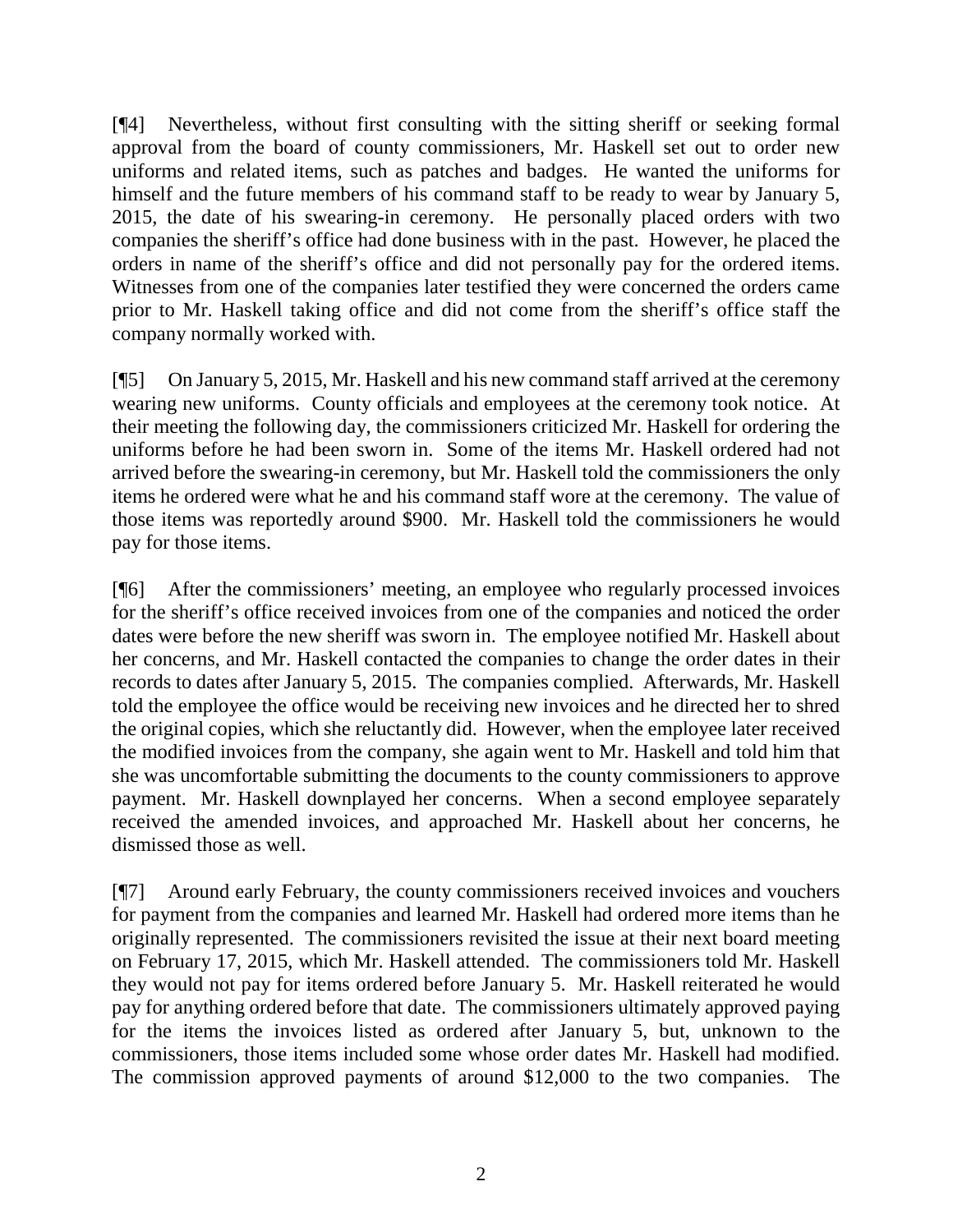commissioners testified that they relied on the order dates represented by Mr. Haskell and would not have paid for the items if they had known the order dates were incorrect.

[¶8] Weeks later, a county dispatcher came across a recording of one of Mr. Haskell's calls to the companies asking them to change the order dates. The commissioners eventually obtained and reviewed the recording. They requested the Department of Criminal Investigation (DCI) to look into the matter, and DCI's investigation led to criminal charges and Mr. Haskell's arrest. He was charged under five counts: Count I – felony of obtaining property by false pretenses; Count II – felony of wrongfully taking property; Count III – felony of submitting a false claim with intent to defraud; Count IV – misdemeanor of public officer acting before qualifying; and Count V – official misconduct.

[¶9] Mr. Haskell's jury trial began on February 21, 2017, and lasted four days. The State rested its case on the third day and Mr. Haskell's counsel moved for a judgment of acquittal under W.R.Cr.P. 29 on Counts I, II, and V. Regarding Counts I and II, defense counsel argued the State had not proven the county passed title to its property to Mr. Haskell. For Count V, he claimed the State had not shown any official duties regarding which Mr. Haskell had committed an unauthorized act with intent to obtain pecuniary benefit. The court granted the motion regarding Count V and denied it for Counts I and II. The court dismissed Count V and sent Counts I through IV to the jury.

[¶10] After considering the Rule 29 motion, the court held a jury instruction conference. The court's jury instructions included a general instruction on the elements of the crime of obtaining property by false pretenses. Relevant to the issues on appeal, Mr. Haskell asked the court to also instruct the jury to find that Mr. Haskell had to obtain both title and possession of the county's property, as required by our decision in *Bohling v. State*, 2017 WY 7, 388 P.3d 502 (Wyo. 2017). The State's attorney told the trial court Mr. Haskell's proposed instruction was a correct statement, but argued instructing the jury members on the "title concept" would confuse them. The trial court accepted the general elements instruction, but rejected Mr. Haskell's proposed instruction and did not instruct the jury on obtaining title and possession.

[¶11] On the morning of the trial's fourth day, the trial court met in chambers with counsel to discuss a note the court had received from a juror indicating that juror, or multiple jurors, had heard enough and did not need their notebooks.<sup>[1](#page-3-0)</sup> Defense counsel argued the note was direct evidence there was a juror who had already made up his mind without hearing the defense's case. The trial court offered to allow defense counsel to question the note's author. However, Mr. Haskell's counsel passed on the opportunity, stating he was uncomfortable putting the juror on the spot and thought it would do more harm than good.

<span id="page-3-0"></span><sup>&</sup>lt;sup>1</sup> The trial transcript indicates the parties and the trial court knew the identity of the note's author. However, the transcript is not clear whether the note referred to the opinion of just its author or also the opinions of other jurors. The State's attorney described the note as follows: "The note indicated they didn't need their notebooks; they thought they heard enough[.]"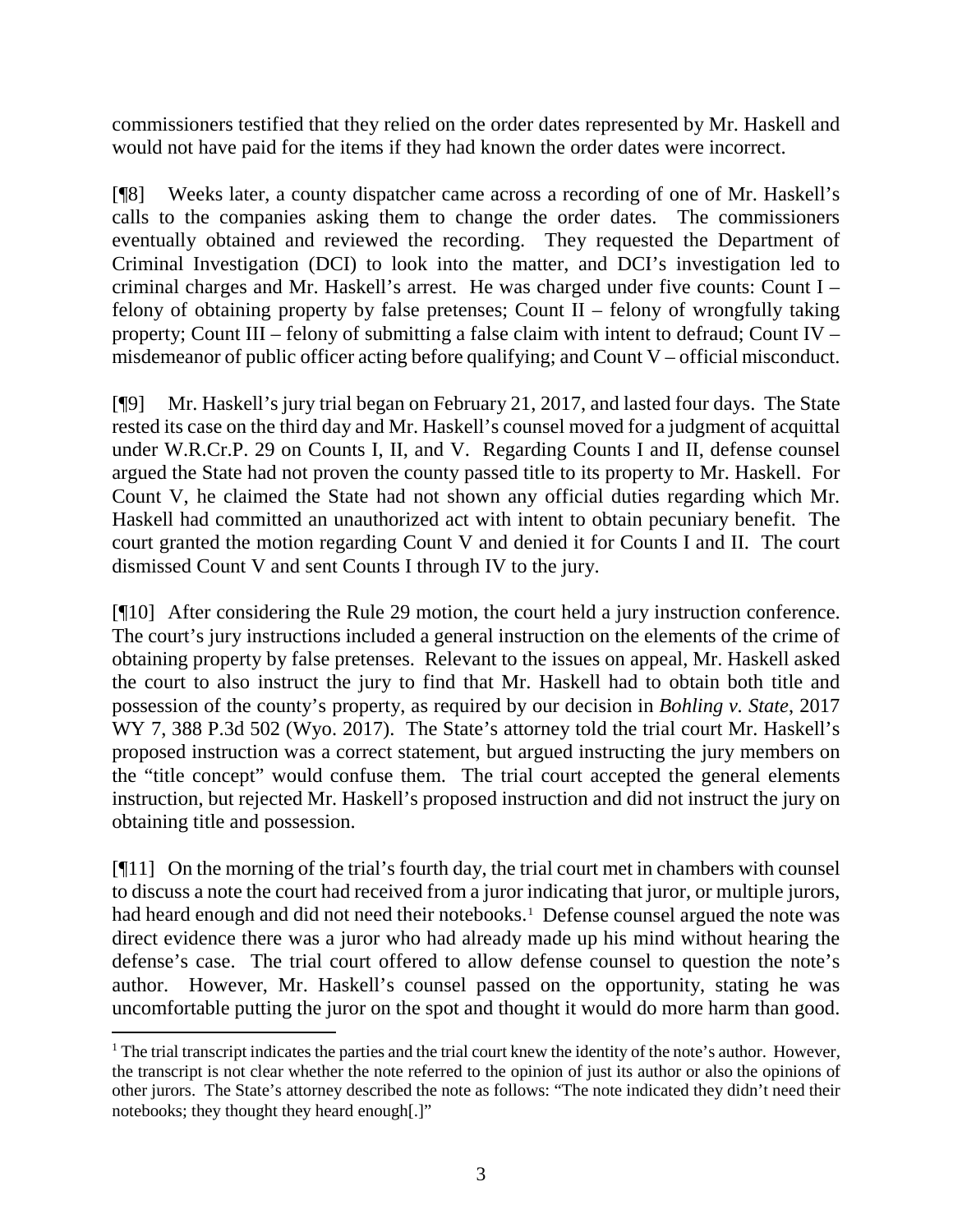Instead, the trial court reminded the jury members of their responsibility to listen to all of the evidence before retiring to deliberate, and the defense presented its case.

[¶12] The jury found Mr. Haskell guilty of the four charges brought before it: obtaining property by false pretenses, acting as a public officer before qualifying, submitting false claims, and wrongfully obtaining property. Mr. Haskell timely appealed.

## *DISCUSSION*

## *I. Obtaining Property by False Pretenses*

[¶13] Mr. Haskell challenges his conviction for obtaining property by false pretenses on the grounds of insufficient evidence and erroneous jury instructions. For the jury to find he obtained the county's property by false pretenses, he argues Wyo. Stat. Ann. § 6-3- 407(a)(i) (LexisNexis 2017) and the long-standing precedent recited and reaffirmed in *Bohling*, required the State to prove that the county passed title to its property to him. He argues the State did not meet that burden and, as a result, there is insufficient evidence to support his conviction for obtaining property by false pretenses. He also claims the trial court erred when it did not instruct the jury to find whether the county passed title to its property to him. To analyze Mr. Haskell's appeal of this conviction, we first consider his arguments regarding passing title as an element of the crime.

# *A. Elements of Obtaining Property by False Pretenses*

[¶14] Mr. Haskell asserts one of the five elements of obtaining property by false pretenses is "to pass title to," meaning the perpetrator must obtain both possession of and title to a victim's property. He argues that *Bohling* highlights how that element distinguishes obtaining property by false pretenses from the crime of larceny. The State concedes that if we apply *Bohling* to this case, we must reverse Mr. Haskell's conviction for obtaining property by false pretenses, but asks us to instead reexamine our analysis in *Bohling* and conclude the State did not have to prove Mr. Haskell obtained both possession and title.

[¶15] The statute creating the felony crime of obtaining property by false pretenses states:

- (a) A person who knowingly **obtains** property from another person by false pretenses with intent to defraud the person is guilty of:
- (i) A felony punishable by imprisonment for not more than ten (10) years, a fine of not more than ten thousand dollars (\$10,000.00), or both, if the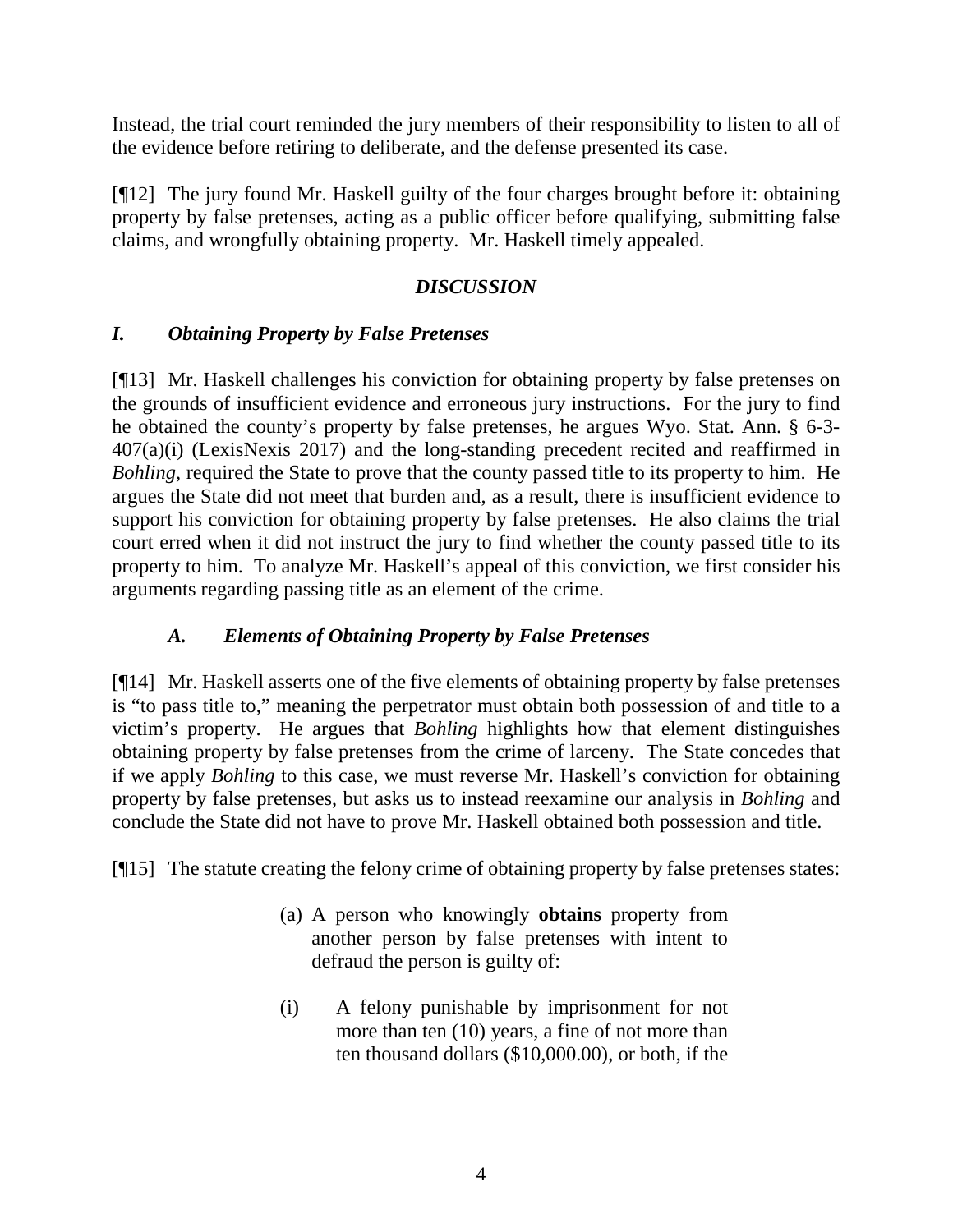value of the property is one thousand dollars (\$1,000.00) or more[.]

Wyo. Stat. Ann.  $\S 6$ -3-407(a)(i) (emphasis added).

[¶16] We previously interpreted this statute in *Bohling* and determined the elements of the crime are: "(1) the pretenses; (2) their falsity; (3) the fact of **obtaining** property by reason of the pretenses; (4) the knowledge of the accused of their falsity; and (5) the intent to defraud." *Id.* ¶ 31, 388 P.3d at 510 (emphasis added). We further determined the meaning of "obtains" in Wyo. Stat. Ann. § 6-3-407(a) is ambiguous. *Id.* ¶ 20, 388 P.3d at 506. After we interpreted the legislature's intent, we concluded, "The third element, that the accused obtains property, means that the accused must obtain both title to and possession of the victim's property." *Id.* ¶ 31, 388 P.3d at 510. We also noted, "[T]itle is synonymous with ownership. Thus, title in this context does not always mean formal title, such as to a vehicle, rather the simple concept of ownership equates to title." *Id.* ¶ 29 n.8, 388 P.3d at 509 n.8 (citations omitted). We reached our conclusions, in part, by reviewing our prior case law on the crime of obtaining property by false pretenses under Wyo. Stat. Ann. § 6- 3-407 and by comparing that crime with the crime of larceny (now, theft) under Wyo. Stat. Ann. § 6-3-402 (LexisNexis 2013). *Id.* ¶¶ 21-30, 388 P.3d at 506-10. We determined "obtain" has always been interpreted to require a wrongdoer to obtain title and possession of a victim's property. *Id.* ¶ 29, 388 P.3d at 509. "If only possession passes, the crime is larceny if all the elements can be proven under Wyo. Stat. Ann. § 6-3-402." *Id.*

[¶17] The State presents several reasons why we should reexamine *Bohling*. First, the State disputes whether we have always interpreted "obtains" to include obtaining both possession and title, and it argues several cases are inconsistent with our reasoning in *Bohling*: *Sweets v. State*, 2013 WY 98, 307 P.3d 860 (Wyo. 2013); *Barker v. State*, 599 P.2d 1349 (Wyo. 1979); *Lopez v. State*, 788 P.2d 1150 (Wyo. 1990); and *Dreiman v. State*, 825 P.2d 758, 761 (Wyo. 1992). The State also claims we discounted the minority approach in other jurisdictions to interpreting false pretenses crimes, which does not require obtaining title as an element of obtaining property by false pretenses. Finally, the State argues we should amend our holding in *Bohling* based on recent statutory changes.

[¶18] We disagree with the State and decline to reconsider or limit our reasoning in *Bohling*. The State highlights the circumstances in *Sweets*, *Barker*, *Lopez*, and *Dreiman* and claims the cases' outcomes would have been different **if** the parties had raised the question of whether the defendants obtained both possession and title of the victims' property. But, that question was not an issue in those cases. *See Sweets*, ¶¶ 13-18, 307 P.3d at 865-66 (analyzing whether there was sufficient evidence to establish defendant had the intent to defraud); *Barker*, 599 P.2d at 1352 (holding that the crime of obtaining property by false pretenses can be committed even when property is obtained by writing a bad check); *Lopez*, 788 P.2d at 1152-53 (evaluating whether there was sufficient evidence to establish the elements of pretenses and their falsity, but "no argument [was] made that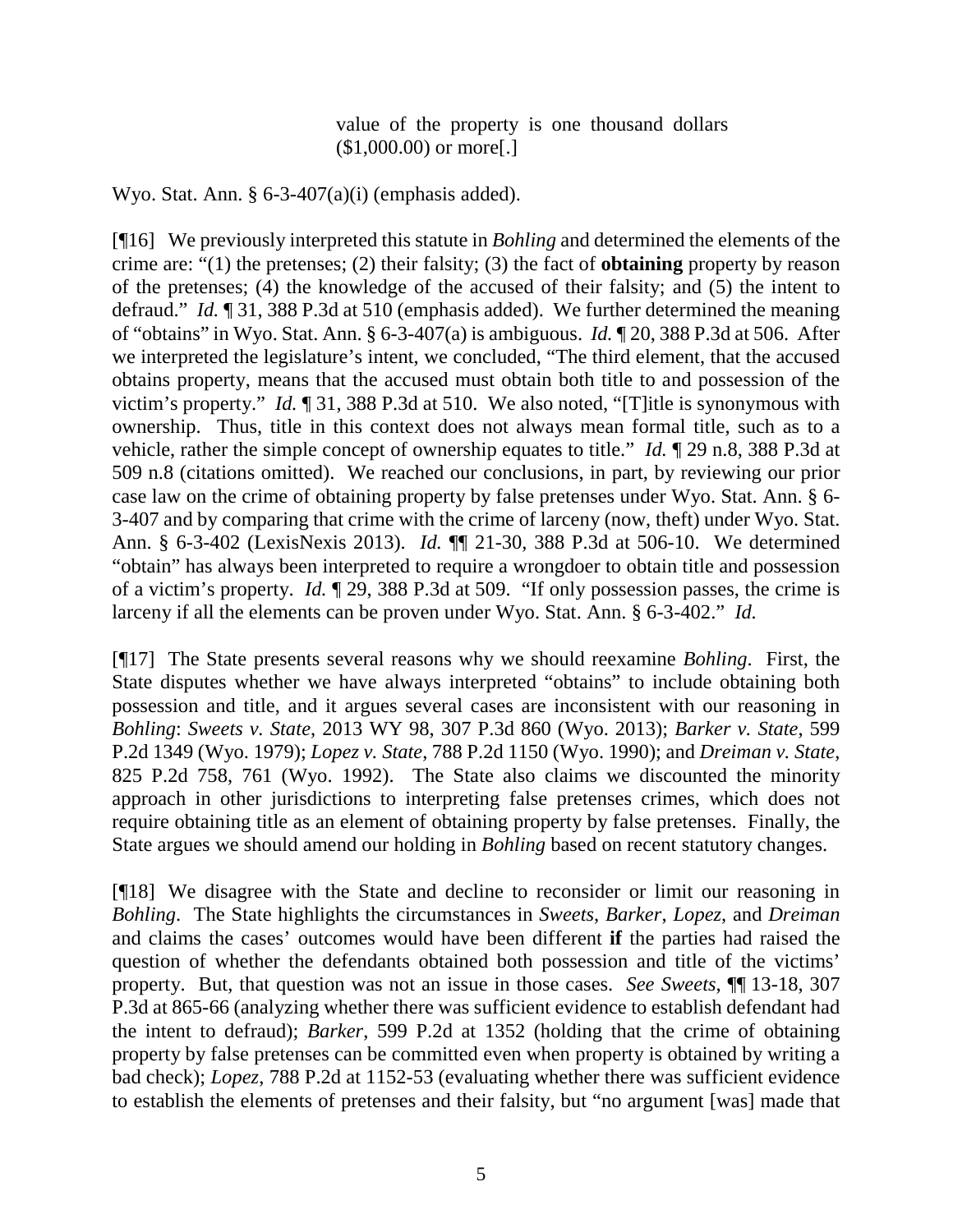Lopez did not obtain property from the Thermopolis bank"); *Dreiman*, 825 P.2d at 762 (considering sufficiency of evidence to support burglary conviction based on intent to commit larceny at time of unlawful entry).<sup>[2](#page-6-0)</sup> Although the State now argues that we should have considered the passing of title and possession when we decided those cases, the State does not reference any holding in the four cases it highlights that contradicts our conclusion in *Bohling* about our prior case law: "In none of our opinions concerning this crime have we ever said that the term 'obtain' means that the wrongdoer only needs to acquire possession and not title; we have always said the contrary." *Bohling*, ¶ 26, 388 P.3d at 508. Our conclusion in *Bohling* remains sound.[3](#page-6-1)

[¶19] The State also has not demonstrated why our opinion in *Bohling* needed to adopt or rely on the minority approach in other jurisdictions given established Wyoming law. "In matters of first impression, we look to other jurisdictions for guidance," however, the question of whether the "obtain" element requires a victim to pass title and possession was not a matter of first impression in *Bohling*. *Schnitker v. State*, 2017 WY 96, ¶ 10, 401 P.3d 39, 42 (Wyo. 2017) (citing *Hageman v. Goshen Cty. Sch. Dist. No. 1*, 2011 WY 91, ¶ 9, 256 P.3d 487, 492 (Wyo. 2011)); *see, e.g.*, *Martins v. State*, 17 Wyo. 319, 98 P. 709, 712 (1908); *Miller v. State*, 732 P.2d 1054, 1063 (Wyo. 1987) (citations omitted). We applied pertinent Wyoming statutes and precedent and found no need to apply, or otherwise be guided by, conflicting decisions from other jurisdictions. *Bohling*, ¶¶ 22-31, 388 P.3d at 507-10.

[¶20] Our approach to deciding the question in *Bohling* in 2017 was sound and, contrary to the State's final argument against that case, the legislature has not spoken on the issue in the interim. The State claims that after our decision in *Bohling*, the legislature enacted legislation that changed the fundamental difference between the crimes of larceny and obtaining property by false pretenses. Notably, however, the changes the State refers to occurred well before we decided *Bohling*. In 2013, the legislature consolidated the crimes of larceny and larceny by bailee into a single crime of "theft" under Wyo. Stat. Ann. § 6-

<span id="page-6-0"></span> <sup>2</sup> *Dreiman* involved a conviction for burglary based on the defendant's intent to commit larceny. *See* <sup>825</sup> P.2d at 759-60. It did not involve the crime of obtaining property by false pretenses. *See id.* Nevertheless, the State argues our holding in *Bohling* conflicted with *Dreiman* by narrowing the shared statutory definition of "property" used for both crimes. *See* Wyo. Stat. Ann. § 6-1-104(a)(viii) (LexisNexis 2017). We disagree. *Bohling* did not interpret or otherwise change Wyo. Stat. Ann. § 6-1-104(a)(viii) or, as a result, *Dreiman*.

<span id="page-6-1"></span><sup>&</sup>lt;sup>3</sup> Accordingly, we find no need to address the parade of paradoxes the State presented to advocate a legislative intent different than that resolved in *Bohling*. *See* ¶¶ 20-31, 388 P.3d at 506-10. Moreover, we reject the State's suggestion that we are obliged to universally reconcile cases pertaining to Wyo. Stat. Ann. § 6-3-407 regardless of whether those cases present the same issues for decision. "Judicial restraint, after all, usually means answering only the questions we must, not those we can." *Valley Forge Ins. Co. v. Health Care Mgmt. Partners, Ltd.*, 616 F.3d 1086, 1094 (10th Cir. 2010) (citing *PDK Labs., Inc. v. DEA*, 362 F.3d 786, 799 (D.C. Cir. 2004) (Roberts, J., concurring in part and concurring in the judgment) ("[I]f it is not necessary to decide more, it is necessary not to decide more.").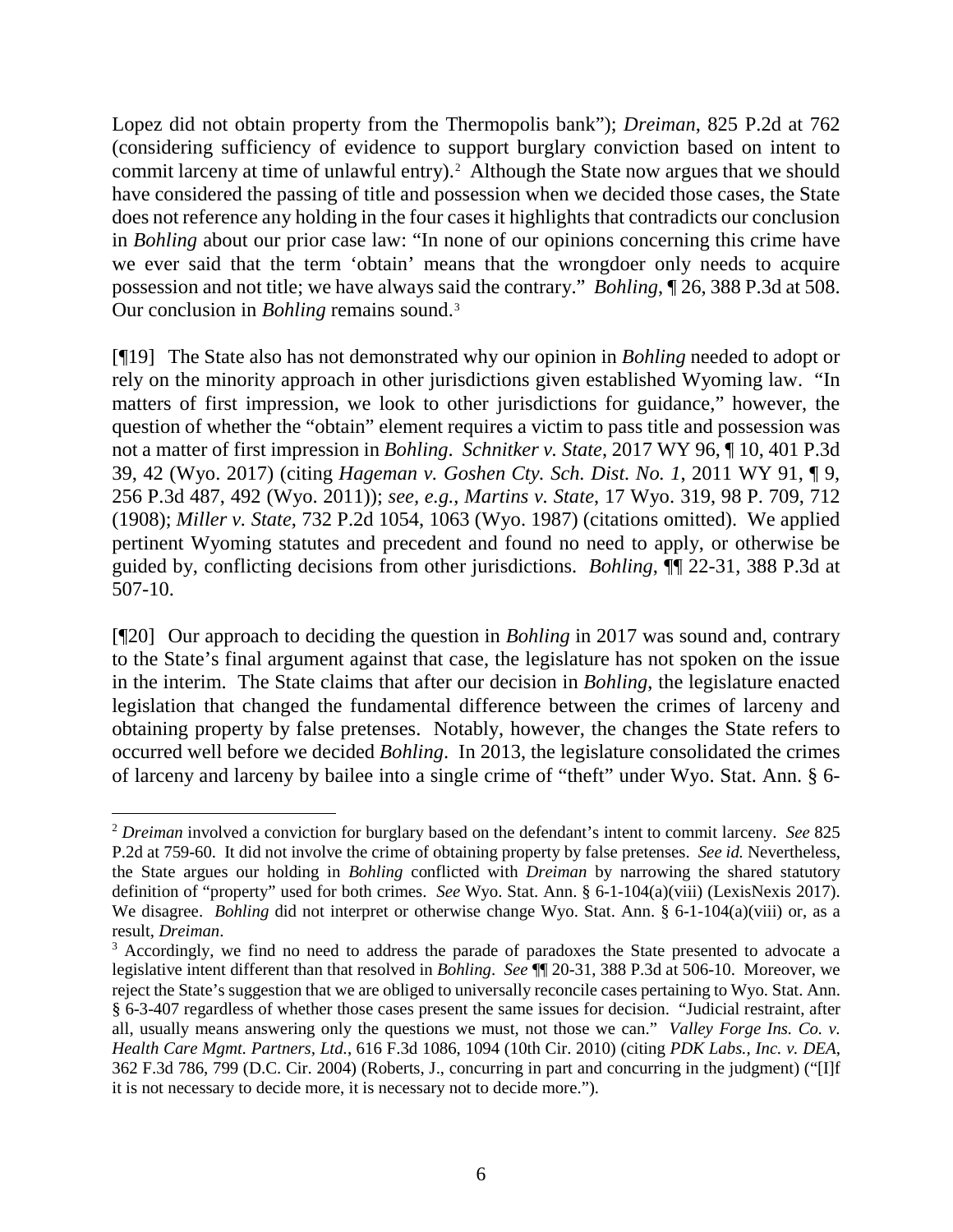3-402. 2013 Wyo. Sess. Laws ch. 191, § 2.[4](#page-7-0) The legislature did not modify Wyo. Stat. Ann. § 6-3-407 and it did not eliminate the distinction between larceny (theft) and obtaining property by false pretenses. *See id.* Unless the legislature substantively changes that distinction, we do not need to revisit our reasoning in *Bohling*.

## *B. Obtaining Property by False Pretenses – Sufficiency of the Evidence*

[¶21] Having reaffirmed our interpretation of "obtain" to include "both title to and possession of the victim's property[,]" *Bohling*, ¶ 31, 388 P.3d at 510, we next consider whether sufficient evidence supports Mr. Haskell's conviction for obtaining property by false pretenses. To review insufficient evidence claims, "we must accept as true the State's evidence and all reasonable inferences which can be drawn from it[,]" and we cannot consider conflicting evidence presented by a defendant. *Bohling*, ¶ 33, 388 P.3d at 510 (citing *Sweets*, ¶ 14, 307 P.3d at 865). Also, "[w]e do not substitute our judgment for that of the jury; rather, we determine whether a jury could have reasonably concluded each of the elements of the crime was proven beyond a reasonable doubt." *Id.* (quoting *Sweets*, ¶ 14, 307 P.3d at 865).

[¶22] The State argued at trial that Mr. Haskell was personally obligated to pay the companies for the items he ordered prior to taking office and he therefore received the county's property when the county paid for the items and relieved him of the responsibility of paying. In its appellate brief, the State concedes that, if we apply *Bohling*, the conviction should be reversed because no property or money passed from the county to Mr. Haskell.

[¶23] Our review of the evidence, when considered in the light most favorable to the State, confirms it does not establish Mr. Haskell obtained title to county property. The State's theory of how Mr. Haskell obtained Sublette County's property is like the prosecution's arguments in *Bohling*, wherein the defendant did not personally pay for the property at issue. *See Bohling*, ¶ 40, 388 P.3d at 512. Instead, he either used a county credit card or charged purchases to an account the county had with a vendor. *Id.* Addressing the State's argument that sufficient evidence supported Mr. Bohling's false pretenses convictions because "the county parted with its money for Bohling's benefit," we concluded:

> First, there is no evidence that the county gave Bohling any money with the expectation of never getting it back from him. This is not a situation where Bohling personally paid for the items and the county then gave him money as reimbursement. There is no plausible way Bohling could have obtained title to it under the facts of this case.

<span id="page-7-0"></span> <sup>4</sup> We acknowledged those changes in *Bohling* when we discussed the original charges brought against Mr. Bohling. *Id.* ¶ 9 n.2, 388 P.3d at 504 n.2.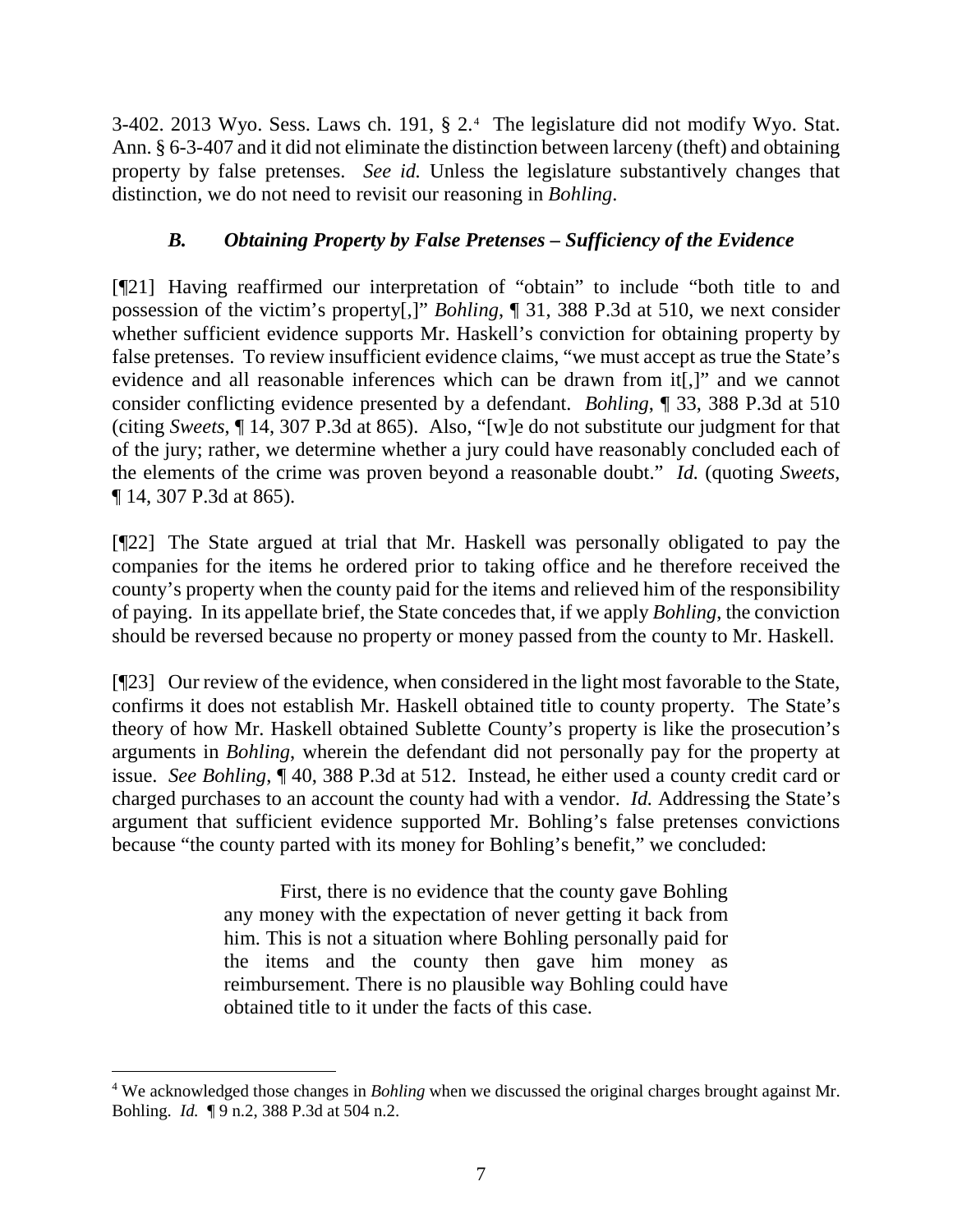Second, we question how the evidence could possibly have shown that Bohling obtained possession of the money in question. While there is no dispute that he obtained possession of the cameras and other equipment, the record does not reveal any instance where he obtained possession of any county money which paid for these items.

Lastly, assuming *arguendo* that the county had given Bohling money for the specific items purchased, "[i]t is generally held that where the victim hands money to the wrongdoer with the understanding that the latter is to spend it only for a particular purpose (thus creating an agency or trust, it would seem) title does not pass to the wrongdoer—he has only a power to pass title by spending it for the specified purpose." [3 Wayne R. LaFave, Subst. Crim. L. § 19.7(d)(2) (2d ed., Oct. 2016 update)]; *see Reid v. Com*., 65 Va.App. 745, 781 S.E.2d 373, 376 (2016).

*Id.* ¶¶ 41-43, 388 P.3d at 512-13. Mr. Haskell's conviction suffers from the same lack of evidence.

[¶24] Mr. Haskell received no reimbursement because he did not personally pay for the items he ordered. The county paid the vendors directly for the orders. If the county had provided Mr. Haskell with money to pay for the items, Mr. Haskell's authority would have been to spend the money for those items, rather than keeping and holding title to the money himself. *See Bohling*, 143, 388 P.3d at 513. There is no evidence the county transferred, or intended to transfer, ownership of property or money to Mr. Haskell based on his misrepresentations. The evidence is therefore insufficient to satisfy all elements of the offense and the jury could not have reasonably concluded the State had proven the elements beyond a reasonable doubt.[5](#page-8-0) *See id.* ¶¶ 40-44, 388 P.3d at 512-13. The jury's verdict on Mr. Haskell's conviction for obtaining property by false pretenses cannot stand and Mr. Haskell is entitled to the entry of a judgment of acquittal. *See Ken v. State*, 2011 WY 167, ¶ 17, 267 P.3d 567, 572 (Wyo. 2011) (quoting *Tanner v. State*, 2002 WY 170, ¶ 17, 57 P.3d 1242, 1247 (Wyo. 2002); *Burks v. United States*, 437 U.S. 1, 18, 98 S.Ct. 2141, 2150, 57 L.Ed.2d 1 (1978)) ("The Double Jeopardy Clause precludes a second trial once a reviewing court has found the evidence presented in the first trial legally insufficient to support the conviction. The only 'just' remedy available upon such a finding is an order directing entry of a judgment of acquittal.") Therefore, we reverse Mr. Haskell's

<span id="page-8-0"></span><sup>&</sup>lt;sup>5</sup> Mr. Haskell also argues there was insufficient evidence to establish he obtained the same property that the county parted with. Having determined there was insufficient evidence to find Mr. Haskell obtained title to the county's property, we do not address this claim.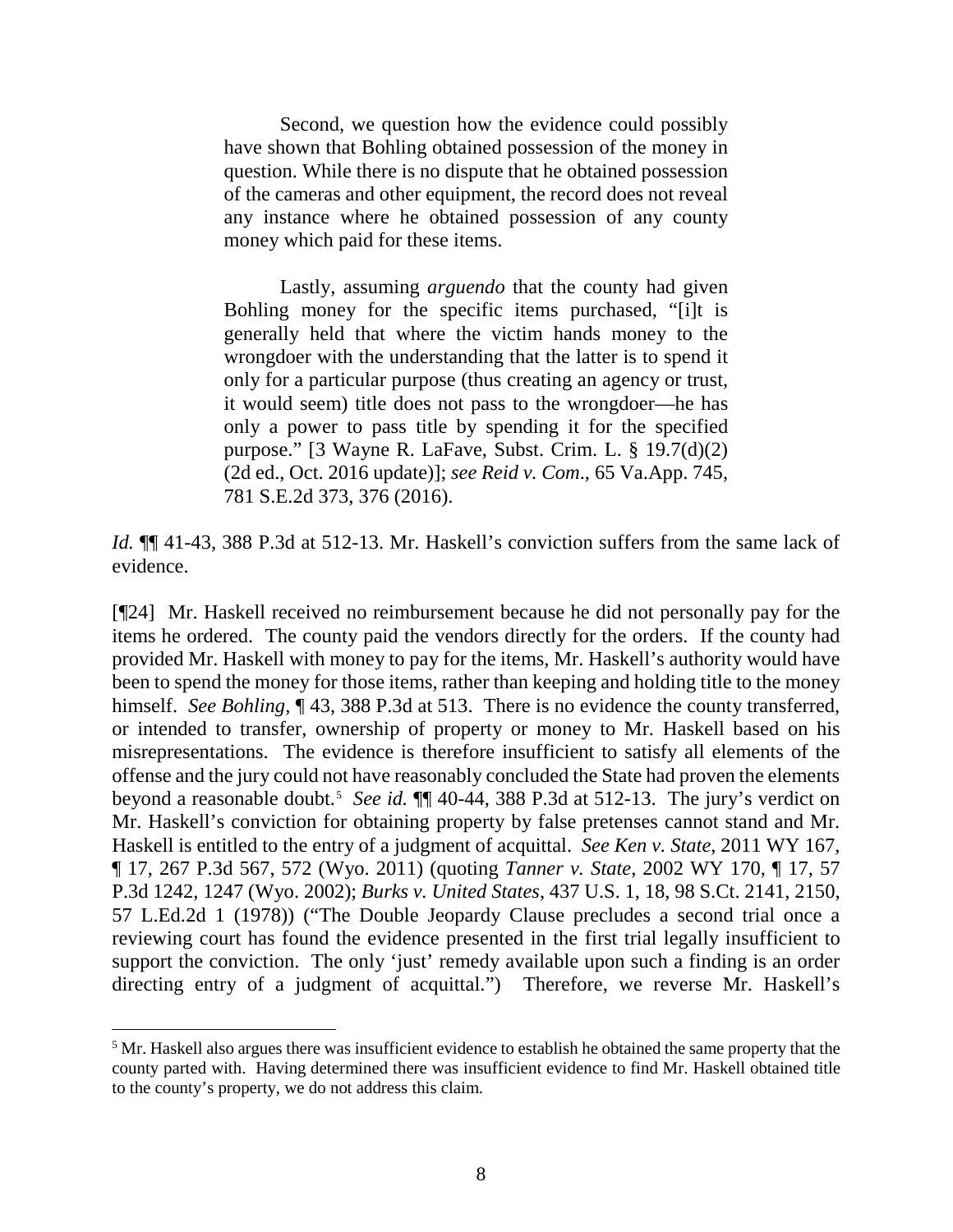conviction for obtaining property by false pretenses and remand it with instructions to enter a judgment of acquittal on that conviction.<sup>[6](#page-9-0)</sup>

## *II. Public Officer Acting Before Qualifying – Sufficiency of the Evidence*

[¶25] Mr. Haskell also was convicted of performing duties of his office before qualifying, in violation of Wyo. Stat. Ann. § 6-5-116 (LexisNexis 2013), which stated at the time of Mr. Haskell's alleged criminal conduct:

> An elected or appointed public officer or his deputy commits a misdemeanor punishable by a fine of not more than one thousand dollars (\$1,000.00) if he performs any duty of his office without taking and subscribing the oath prescribed by law or before giving and filing the bond required by law.

Wyo. Stat. Ann. § 6-5-116.

[¶26] Mr. Haskell argues we should reverse his conviction because purchasing law enforcement items for the Sublette County Sheriff's Office is not a duty of the Sublette County Sheriff. The State alleges, and we agree, Mr. Haskell raises this issue for the first time on appeal.

[¶27] We will not consider an issue raised for the first time on appeal unless there is a fundamental error affecting a substantial right of the appellant. *Thompson v. State*, 2018 WY 3, ¶ 24, 408 P.3d 756, 763 (Wyo. 2018) (quoting *Belden v. State*, 2003 WY 89, ¶ 55, 73 P.3d 1041 (Wyo. 2003)). However, "the proposition that a defendant's guilt must be proved with competent evidence bearing upon each of the crime's elements always involves a fundamental right." *Id.* ¶ 25, 408 P.3d at 763 (quoting *Garay v. State*, 2007 WY 130, ¶ 2 n.1, 165 P.3d 99, 101 n.1 (Wyo. 2007)). "Consequently, we do not apply waiver to a claim that the evidence was legally insufficient to support the defendant's conviction." *Id.* (citation omitted). In *Thompson*, we considered an argument raised for the first time on appeal that evidence was legally insufficient to support convictions for aggravated assault and battery by threatening to use a deadly weapon because a bottle and a clay art piece were not weapons capable of being "drawn" under the statute. *See id.*,  $\P\P$  26-27, 408 P.3d at 763-64. Mr. Haskell's argument similarly challenges the sufficiency of the evidence for his conviction under Wyo. Stat. Ann. § 6-5-116 (LexisNexis 2017). Therefore, we will

<span id="page-9-0"></span> <sup>6</sup> Because the lack of sufficient evidence to support Mr. Haskell's conviction for obtaining property by false pretenses entitles him to acquittal of that conviction, we will not review his argument that the trial court erred when instructing the jury on the elements of the crime.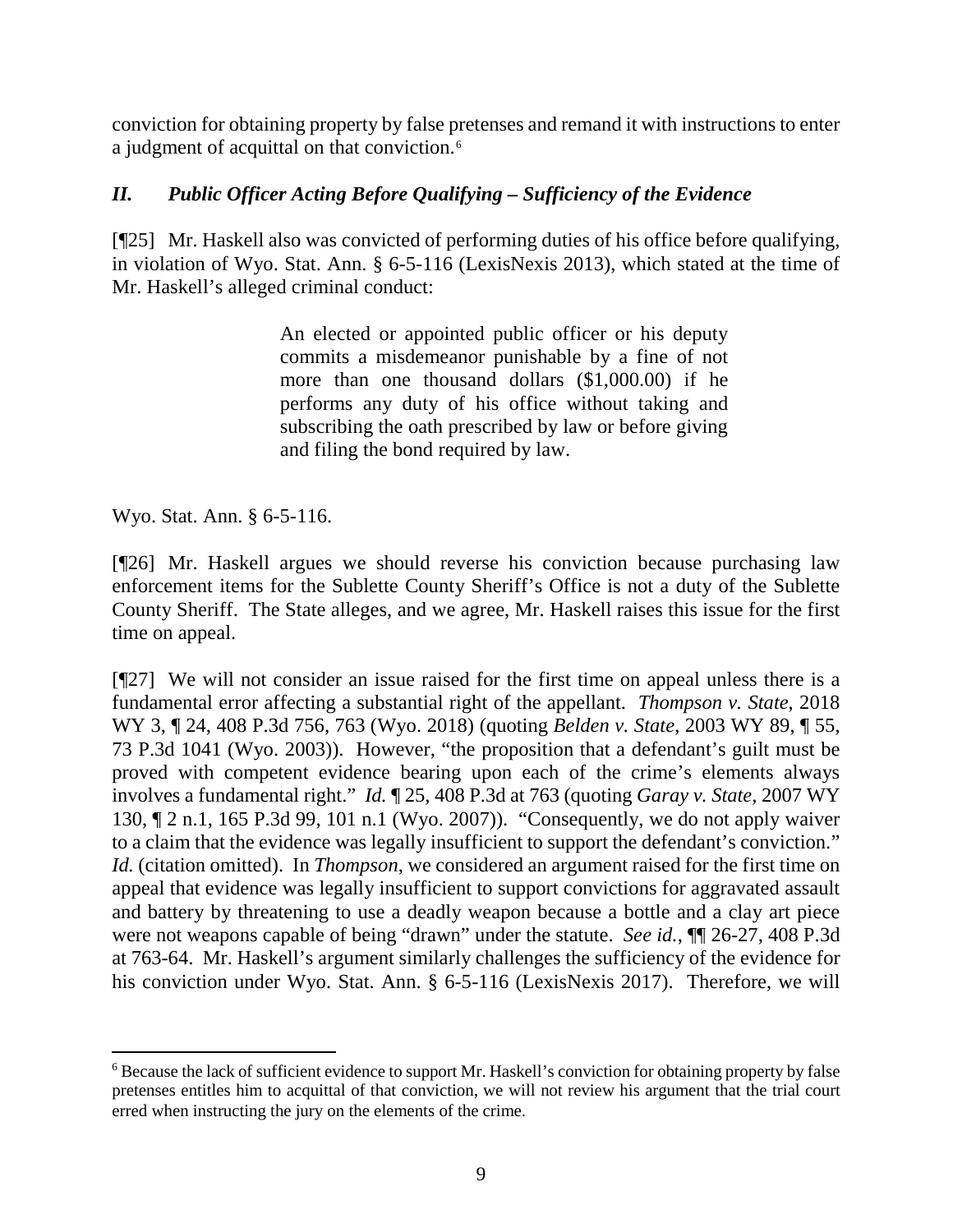consider his claim under the sufficiency of the evidence standard explained. *See supra* ¶ 21.

[¶28] Mr. Haskell claims the duties of his office are limited to those provided by statute. He argues the State did not accuse him of violating the Uniform Municipal Fiscal Procedures Act, *see* Wyo. Stat. Ann. §§ 16-4-101 (LexisNexis 2017) *et seq.*, and, thus, the only statutes pertinent to the charge against him are Wyo. Stat. Ann. §§ 18-3-601 through -611 (LexisNexis 2017), which specifically govern the office of county sheriff. He alleges a county sheriff's only duty regarding county funds is to not spend beyond his budget. In response, the State claims the statutes and the evidence establish that Mr. Haskell performed duties of his office in violation of Wyo. Stat. Ann. § 6-5-116.

[¶29] To resolve this issue, we first must interpret Wyo. Stat. Ann. § 6-5-116.[7](#page-10-0) "Statutory interpretation is a question of law which we review *de novo.*" *Adekale v. State*, 2015 WY 30, ¶ 12, 344 P.3d 761, 765 (Wyo. 2015) (citing *Crain v. State*, 2009 WY 128, ¶ 8, 218 P.3d 934, 938 (Wyo. 2009)). "The plain, ordinary, and usual meaning of words used in a statute controls in the absence of clear statutory provisions to the contrary." *Id.* 

[¶30] The plain language of Wyo. Stat. Ann. § 6-5-116 uses the broad phrase, "any duty of his office," and is clear and unambiguous. Regarding the term, "any," we have stated: "The common and ordinary understanding of the word is that it means all or every, or one or more. Necessarily it gives to the language employed a broad and comprehensive grasp." *McKay v. Equitable Life Assurance Soc'y of U.S.*, 421 P.2d 166, 169 (Wyo. 1966) (internal citations omitted); *see Garton v. State*, 910 P.2d 1348, 1353 (Wyo. 1996). Such is the case in Wyo. Stat. Ann. § 6-5-116.

[¶31] Under that statute, "any duty" of the office of sheriff clearly includes the specific duties listed in Wyo. Stat. Ann. §§ 18-3-601 through -611. Among those duties, a sheriff shall "[p]ay and account for all monies which come into his office, as provided by law[.]" Wyo. Stat. Ann. § 18-3-609(a)(i) (LexisNexis 2017). A sheriff also shall "[p]erform all other duties required of him by law." Wyo. Stat. Ann. § 18-3-609(a)(iv). Through this catch-all provision, the statutes specific to sheriffs incorporate legal duties found in other parts of the law, such as the Uniform Municipal Fiscal Procedures Act, Wyo. Stat. Ann. §§ 16-4-101 through -125. Consequently, those duties are also included in the broad language, "any duty of his office," in Wyo. Stat. Ann. § 6-5-116.

<span id="page-10-0"></span><sup>&</sup>lt;sup>7</sup> The legislature amended Wyo. Stat. Ann. § 6-5-116 in 2015, adding the following sentence to the thenexisting statute: "This section shall not apply to training and similar minor preparation for taking office." 2015 Wyo. Sess. Laws ch. 82, § 1. We decline Mr. Haskell's request to deem his actions prior to taking office as "minor preparations." First, the legislature added this language after Mr. Haskell allegedly violated Wyo. Stat. Ann. § 6-5-116. Second, even if we did apply the new language to this case, the plain meaning of "minor preparation for taking office" would not include purchasing over \$10,000 of new uniforms and related items before being sworn in.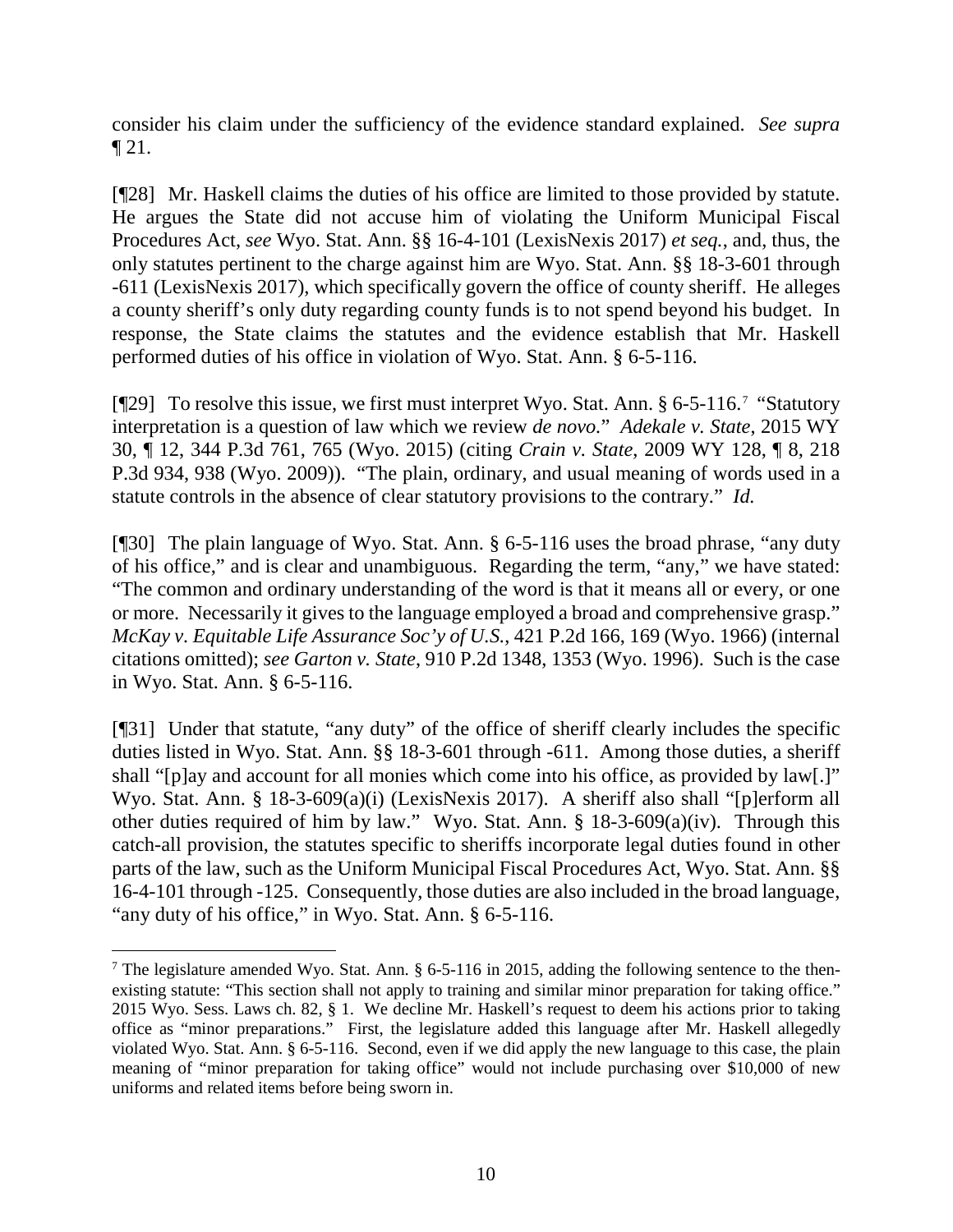[¶32] The Uniform Municipal Fiscal Procedures Act governs a sheriff's office as a "department" of the county. Wyo. Stat. Ann. § 16-4-102(a)(vii) (LexisNexis 2017). As such, the sheriff and his office are subject to the act's required county budget process and restrictions on expenditures.[8](#page-11-0) *See* Wyo. Stat. Ann. §§ 16-4-104(a), -108(a) (LexisNexis 2017). The act also requires, "All purchases or all encumbrances on behalf of any municipality shall be made or incurred only upon an order or approval of the person duly authorized to make such purchases except encumbrances or expenditures directly investigated and reported and approved by the governing body." Wyo. Stat. Ann. § 16-4- 107 (LexisNexis 2017). We conclude that a sheriff's statutory duties pertaining to municipal fiscal procedures qualify as "any duty of his office" under Wyo. Stat. Ann. § 6- 5-116.

[¶33] We now consider whether the jury could have reasonably concluded the State proved the elements of Wyo. Stat. Ann. § 6-5-116 against Mr. Haskell. The witnesses at trial testified that one duty of the Sublette County Sheriff is purchasing items for the sheriff's office. The evidence at trial also demonstrated that the Sublette County Sheriff was authorized to purchase uniforms in accordance with the county's budget for the sheriff's office. The evidence also infers that Mr. Haskell believed the sheriff had the authority and duty to purchase new uniforms because he included buying them as part of his campaign platform. This evidence is consistent with the duties of the office of sheriff recognized by Wyo. Stat. Ann. § 6-5-116 and is sufficient for the jury to have reasonably concluded Mr. Haskell performed a duty of the office of sheriff before being sworn in. We therefore affirm his conviction under Wyo. Stat. Ann. § 6-5-116.

## *III. Filing of False Claims – Sufficiency of the Evidence*

[¶34] Mr. Haskell also challenges his conviction for submitting false claims by questioning the sufficiency of the evidence. Our standard for reviewing sufficiency of the evidence claims is set forth. *See supra* ¶ 21. Wyo. Stat. Ann. § 6-5-303(b) (LexisNexis 2017) states: "A person is guilty of a felony punishable by imprisonment for not more than two (2) years, a fine of not more than two thousand dollars (\$2,000.00), or both, if he knowingly submits a false claim or voucher with intent to defraud."

[¶35] Mr. Haskell argues that the false dates on the vendors' vouchers to the county were not sufficient evidence he had the intent to defraud the county. He claims he does not have personal responsibility to pay for items the commissioners decline to pay because the commissioners have discretion over paying or not paying vouchers, and there is an appeal process for disallowed claims against the county under Wyo. Stat. Ann. § 18-3-513 (LexisNexis 2017). He asserts that the false dates on the vouchers only established that he lied to the commission regarding their "gentlemen's agreement" on who would pay for

<span id="page-11-0"></span> <sup>8</sup> The Uniform Municipal Fiscal Procedures Act defines "municipality" to include counties. Wyo. Stat. Ann. § 16-4-102(a)(xiv)(B).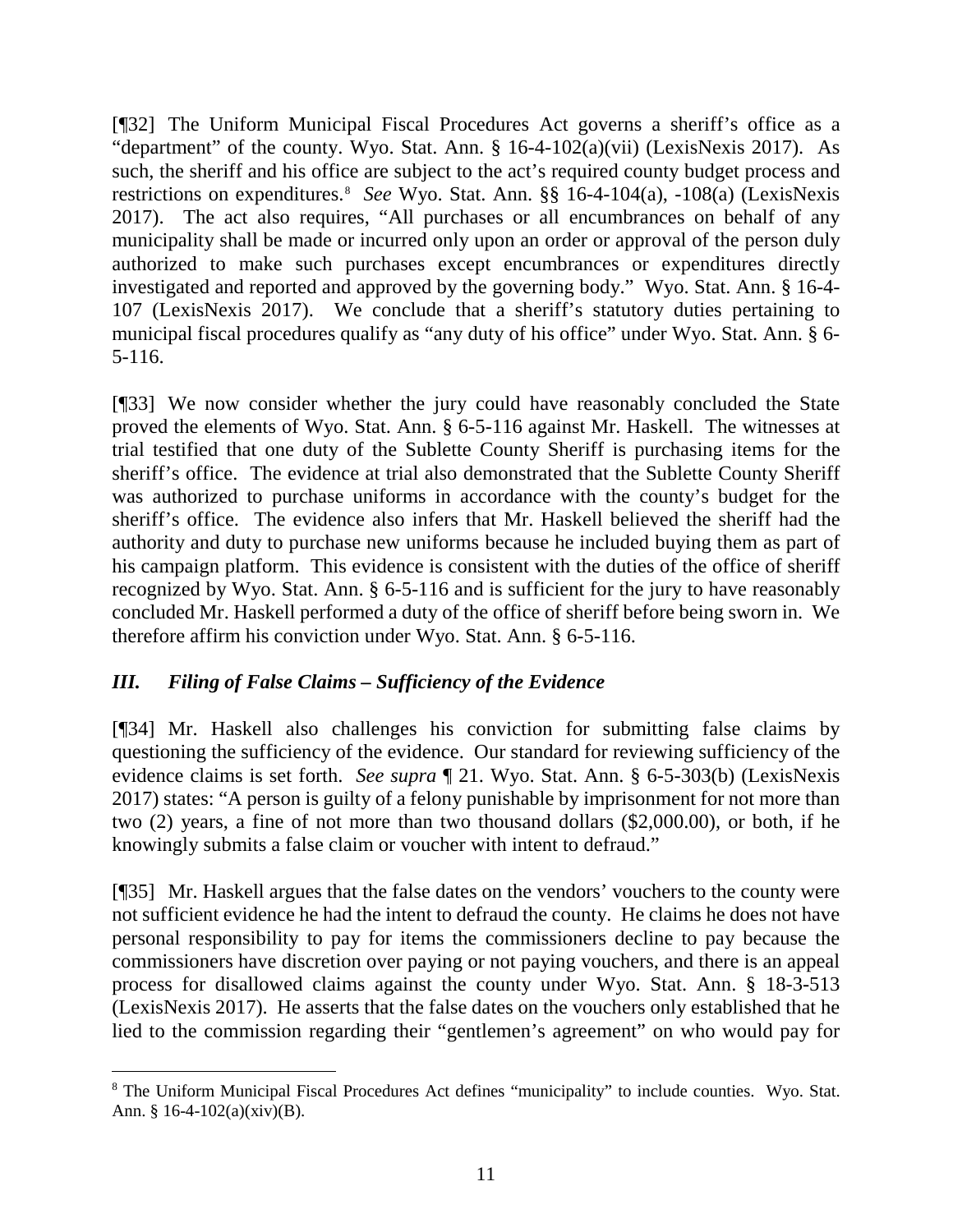which items, and the false dates were *de minimis* evidence that the claims were false because the county received the items he ordered. However, Mr. Haskell does not connect or support these arguments with any pertinent authority. He argues we should accept his arguments under a *de minimis* defense under common law, but he does not explain what that defense would look like or cite any case in which we recognized or applied such a defense to find insufficient evidence for a criminal conviction. Without cogent argument or citation to pertinent authority, we will not invent a *de minimis* defense regarding the elements of Wyo. Stat. Ann. § 6-5-303(b). *See, e.g.*, *State v. Campbell Cty. Sch. Dist.*, 2001 WY 90, ¶ 35, 32 P.3d 325, 333 (Wyo. 2001) ("Under this court's long-standing precedent, this court will not frame the issues for the litigants and will not consider issues not raised by them and not supported by cogent argument and authoritative citation.").

[¶36] Instead, after accepting as true the State's evidence and all reasonable inferences which can be drawn from it, we find there is sufficient evidence to support Mr. Haskell's conviction for submitting false claims. *See Bohling*, ¶ 33, 388 P.3d at 510 (citing *Sweets*, ¶ 14, 307 P.3d at 865). Mr. Haskell ordered the uniforms and related items on behalf of the county and to be paid by the county. He also intentionally had order dates changed on invoices to falsely indicate he ordered the items after he was sworn in. He told representatives of one of the companies he needed to change dates on the invoices because the county commissioners were mad at him. He also ordered the shredding of original invoices. Finally, he knew the dates were false on vouchers submitted to the commissioners for payment. Based on this evidence, the jury could have reasonably concluded all elements of the crime were proven beyond a reasonable doubt. We therefore affirm Mr. Haskell's conviction under Wyo. Stat. Ann. § 6-5-303(b) for submitting false claims.

### *IV. Cumulative Error*

[¶37] Lastly, Mr. Haskell argues cumulative error during his trial deprived him of due process. In addition to the alleged errors already discussed, Mr. Haskell argues he was prejudiced by the jury member's note to the trial court after the State rested its case. He presumes the comments in the note referred to multiple jurors. He does not challenge his trial counsel's decision not to question the jurors, but instead argues the note demonstrated jurors were disregarding the court's instruction to withhold their judgment until they had heard both sides.

[¶38] "The purpose of evaluating for cumulative error is 'to address whether the cumulative effect of two or more individually harmless errors has the potential to prejudice the defendant to the same extent as a single reversible error.'" *Guy v. State*, 2008 WY 56, ¶ 45, 184 P.3d 687, 701 (Wyo. 2008) (quoting *McClelland v. State*, 2007 WY 57, ¶ 27, 155 P.3d 1013, 1022 (Wyo. 2007)). "[A] series of harmless or non-prejudicial errors will only be cause for reversal where the accumulated effect constitutes prejudice and the conduct of the trial is other than fair and impartial." *Sam v. State*, 2017 WY 98, ¶ 61, 401 P.3d 834,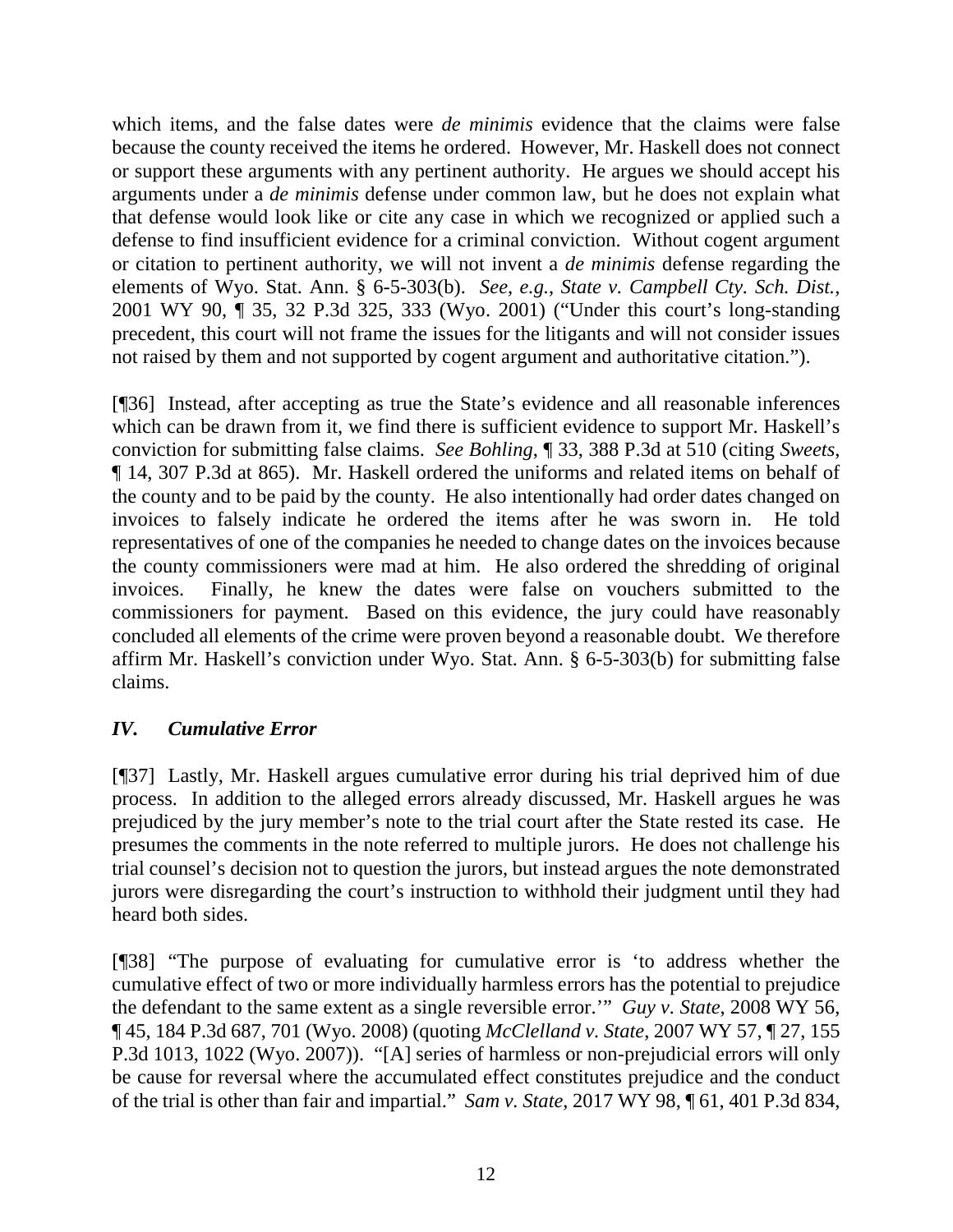855 (Wyo. 2017), (citing *Watts v. State*, 2016 WY 40, ¶ 23, 370 P.3d 104, 112 (Wyo. 2016); *Eaton v. State*, 2008 WY 97, ¶ 105, 192 P.3d 36, 79 (Wyo. 2008)). "In conducting a cumulative error evaluation, we consider only matters that we have determined to be errors." *Guy*, ¶ 45, 184 P.3d at 701 (citing *McClelland*, ¶ 27, 155 P.3d at 1022). "A claim of cumulative error cannot be recognized where there is no underlying error to support it." *Luedtke v. State*, 2005 WY 98, ¶ 36, 117 P.3d 1227, 1234 (Wyo. 2005) (citing *Young v. State*, 849 P.2d 754, 767 (Wyo. 1993)).

[¶39] We determined sufficient evidence supported Mr. Haskell's convictions for submitting false claims with intent to defraud and performing the duties of the office prior to qualifying. However, we reversed his conviction for obtaining property by false pretenses due to insufficient evidence. Insufficient evidence to support a conviction is one type of error we may review for cumulative error. *See Brown v. State*, 817 P.2d 429, 437- 38, 440 (Wyo. 1991) (reversing a conviction for insufficient evidence, but declining to analyze cumulative error because only the one error was found). Having found reversible error regarding one of Mr. Haskell's convictions, we next consider whether the juror's note caused error.

[¶40] Mr. Haskell does not argue the juror's note caused error that, by itself, would warrant reversing his convictions. Further, he does not claim that his trial attorney provided ineffective assistance by declining to question the juror who provided the note. He also does not argue the trial court, on its own motion, should have questioned the juror. Instead, he argues the note shows the jury members were disregarding their instruction to dispassionately consider and weigh the evidence. Yet, he does not refer us to any evidence on the record supporting this conclusion beyond the statements counsel and the trial court made when considering whether to question the jurors about the note.

[¶41] Based on those comments, alone, we cannot conclude whether the jury note constituted proof one or more members of the jury had, in fact, disregarded complying with their jury instructions. "We presume that jurors follow the instructions the court gives them." *Moore v. State*, 2013 WY 120, ¶ 17, 309 P.3d 1242, 1246 (Wyo. 2013) (citations omitted). Nothing in the record gives us cause to depart from this presumption; Mr. Haskell has failed to identify bias or partiality on the part of any of the jurors. *See id.* Therefore, we cannot conclude the juror's note caused error.

[¶42] Although we reversed Mr. Haskell's conviction for obtaining property by false pretenses due to insufficient evidence, we cannot find cumulative error regarding the remaining convictions without an additional error. *See Brown*, 817 P.2d at 440 (citations omitted) (having reversed one conviction for insufficient evidence, "We simply are unable to recognize any claim of cumulative error as to the remaining counts in the absence of some underlying error to support that claim."); *Guy*, ¶ 45, 184 P.3d at 701 (citation omitted) (stating the purpose of cumulative error is to consider the cumulative effect of two or more